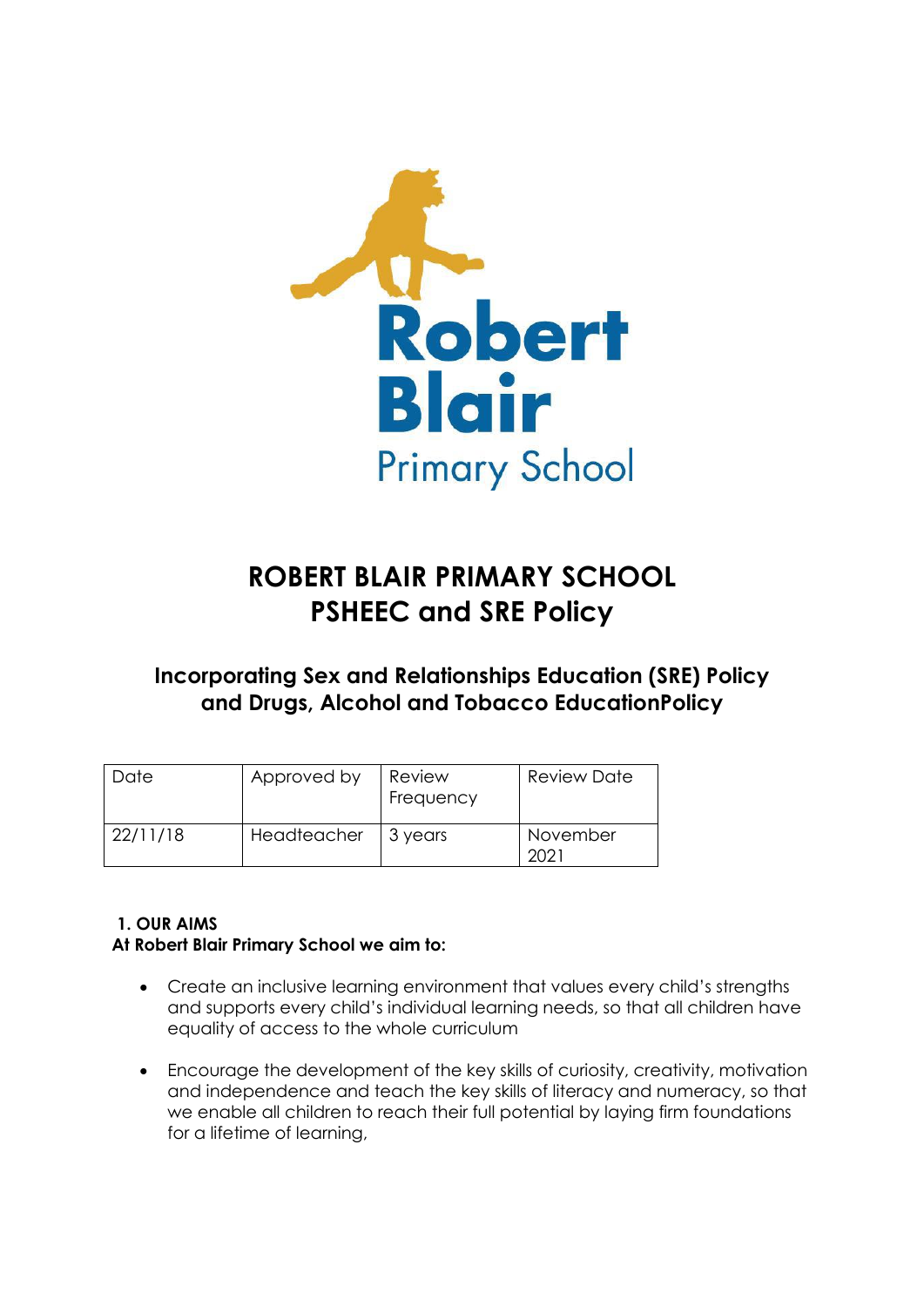- Demonstrate our values of confidence, care, courtesy and consideration in every area of school life, so that we promote the highest standards of achievement, emotional intelligence and behaviour in everything we do
- Teach key life and social skills and foster an atmosphere of respect for all individuals and the strength that flows from diversity as well as the value of being members of a school community, so that our children recognise and welcome the rights and responsibilities of citizenship
- Develop and maintain strong links between school, home, Governing Body and the wider community, so that we all support the achievement of our children

PSHEEC helps to give children the skills, knowledge and understanding they need to live confident, healthy, independent lives and become active, informed and responsible citizens.

#### **Through PSHEEC we aim to**

promote healthy lifestyles and choices for the whole school community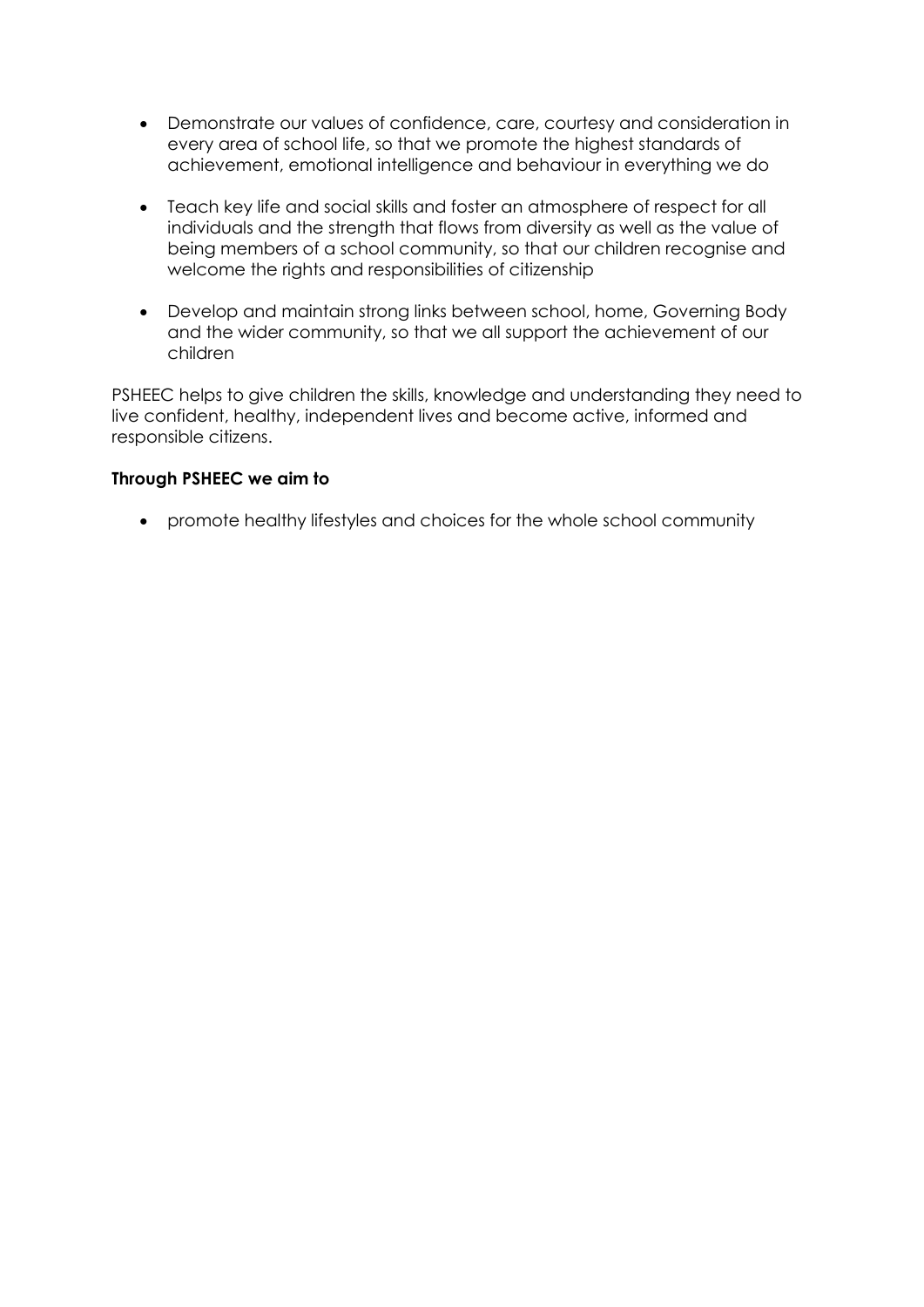- give children knowledge, skills and experience to enable them to lead a healthy lifestyle
- enable children to make informed choices and to protect themselves from risks or illness and to know what help may available and how to access it
- understand the physical and emotional changes they will go through during puberty
- enable children to be confident in their relationships, develop social skills, responsibility and self-esteem, to care for themselves, others and the environment
- address stereotypes and value and respect different types of relationships

# **2. TEACHING AND LEARNING IN PSHEEC**

The Islington PSHEEC programme provides very helpful information and support for teachers and other adults with learning intentions and outcomes, recommended resources and ideas for planning (see programme in staff drive)

At Robert Blair Primary School PSHEEC will usually be taught as part of a cross curricular project though some discrete teaching will take place as well, for example, some aspects of Sex and Relationships Education.

We expect that PSHEEC will be taught for about 40 minutes each week. This may include circle time, but this should not be seen as the only vehicle through which PSHEEC is taught. Time may be saved up and blocked. This may be more appropriate when teaching a DATE or SRE strand for example.

PSHEEC may also be explored through a range of class and whole school activities including

- **Assemblies**
- School rules
- School council
- After-school clubs
- Healthy Schools activities
- Charity events and collections
- Awareness raising national/world days or weeks
- Arts projects
- Drama activities
- Displays in classrooms and around school
- Black History Month
- Educational visits
- Residential school journeys
- Transition projects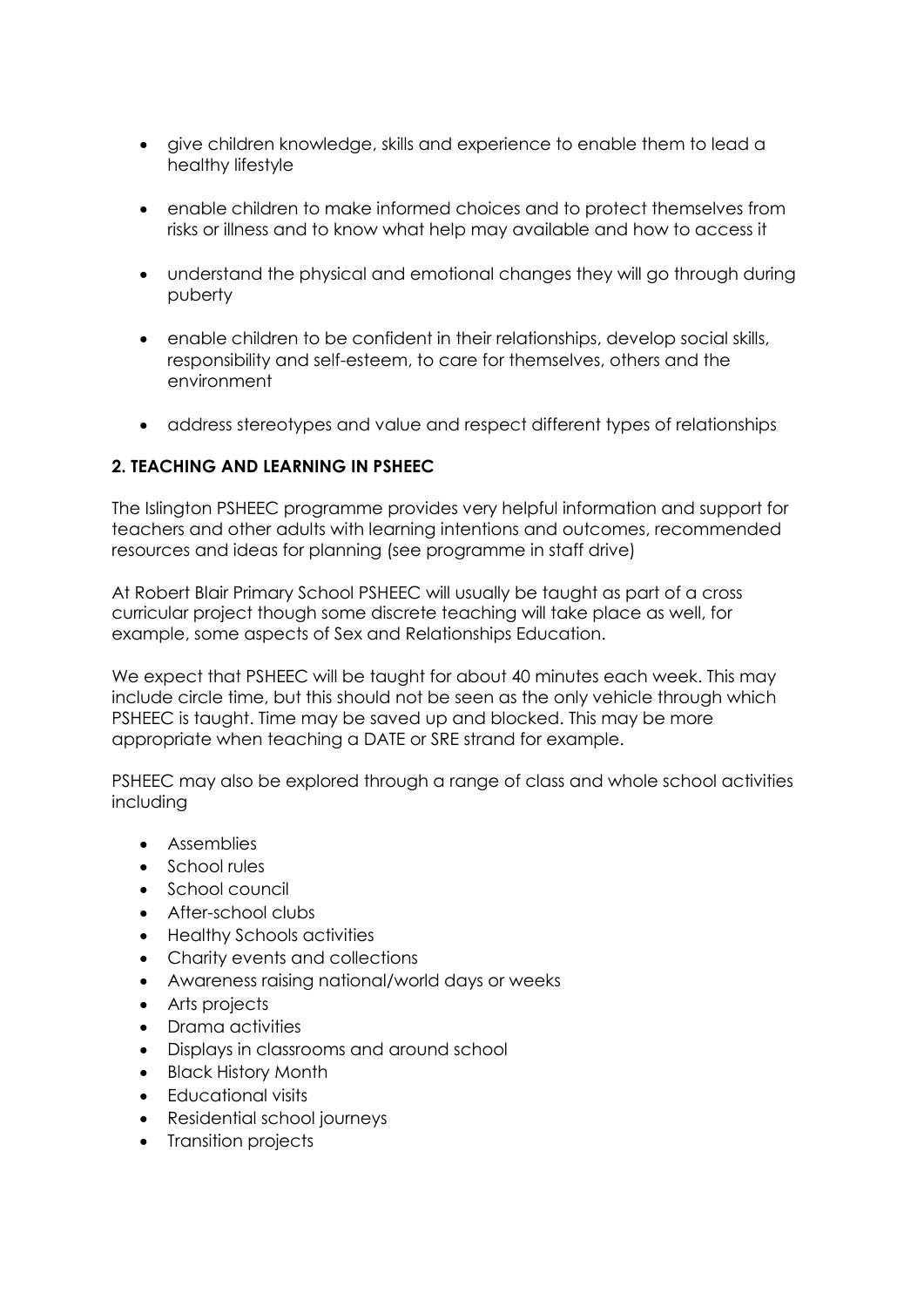# **3. SEX AND REALATIONSHIPS EDUCATION (SRE)**

In partnership with parents/carers, adults at Robert Blair Primary School play a crucial role in preparing children for the emotional and physical changes that will take place in their bodies through puberty and beyond. It is vital that children receive effective sex and relationship education before they become sexually active or put themselves at risk in other ways. It is also vital to correct prejudice and misconceptions at an early stage. For this reason we include teaching about HIV/AIDS and contraception in Year 6.

With this in mind we aim to enable children to:

- Explore their own and other people's attitudes and values
- Develop and practise personal and social skills
- Increase their knowledge and understanding of the physical and emotional changes they will go through during puberty
- Give children strategies to deal with peer group pressure.

In addition, we aim to support parents and carers in addressing these issues with their children at home.

Teaching of SRE will normally take place as a whole class led by the class teacher. Occasionally boys and girls may be divided, so that, for example, girls may have a more in-depth discussion about menstruation.

We always aim to answer children's questions and concerns sensitively and honestly as they arise.

Teaching of SRE is taught across year groups in accordance with the Islington programme. SRE fits naturally with in the PSHEEC framework and within our crosscurricular projects and this helps to ensure that SRE is taught within the wider context of relationships. SRE sessions are taught using videos and DVDs, activities from a range of published teaching resources, discussions and through visiting speakers (e.g. the school nurse, members of the Camden and Islington Sexual Health Education Team).

# **Involving/informing parents and carers**

Parents/carers are always informed before this work begins so that they may talk to their children beforehand and/or follow up when the lesson(s) have taken place. From time to time, the school organises meetings for parents to discuss SRE and review materials used in the teaching and learning of SRE. Parents are encouraged to discuss any concerns they may have with the class teacher, PSHEEC Co-ordinator or Headteacher.

Parents/carers have the right to withdraw their children from all or part of a school's SRE programme, except those parts covered by the statutory national curriculum. Nevertheless, we would actively discourage any parents/carers from withdrawing their children from these sessions. If they insist, then their child will be sent with alternative work to another class for the duration of the session. However, parents/carers minds are often put at rest once they are clear what the content of the session will be.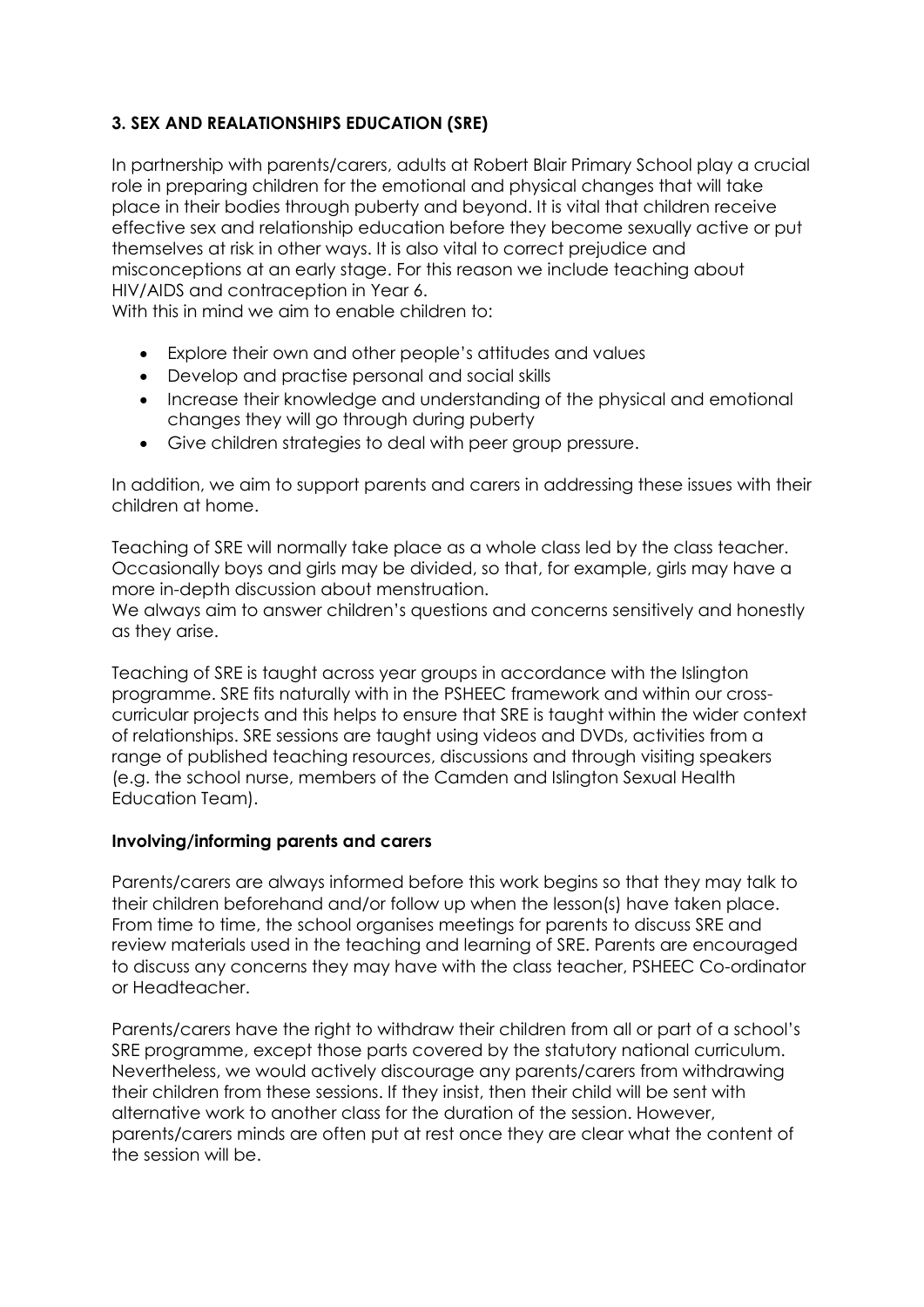## **Teachers cannot**

- Give personal advice or counselling on sexual matters to a child (individually or in a group) if the parents/carers have withdrawn that child from SRE
- Give personal contraceptive advice to a child without parents/carers' consent.
- Advocate any one life style or orientation as the acceptable 'norm' for society.

## **Teachers can**

 Provide pupils with education and factual information about where and from whom they can receive confidential advice or treatment (e.g. the school nurse, GP etc.) See below.

#### **Dealing with explicit questions**

At Robert Blair Primary School we aim to develop a safe environment where children have the confidence to ask for help or support. The 'questions in a box' method may sometimes be employed to give children an opportunity to ask questions anonymously. When answering these questions adults need to ensure that the questions are carefully screened beforehand and thoughtfully answered. It is important to answer any questions honestly and accurately, while being sensitive to the level of detail the children need to know at their current stage of development. The teacher may deem it appropriate to discuss the child's concerns/questions with a parent/carer before deciding how best to answer it or deal with it.

# **Lesbian, Gay, Bi-sexual and Transgender (LGBT) issues**

It is inevitable and natural that homosexuality will be discussed during a programme of SRE. Teaching about homosexuality should not be avoided, but should be discussed in an age-appropriate way. One of the many advantages of exploring LGBT issues is the opportunity to correct misconceptions and false assumptions and address prejudice.

#### **4. DRUGS, ALCOHOL AND T0BACCO EDUCATION**

This policy reflects DfE guidance. It also accords with advice in the Healthy Schools Programme and guidance from the LA.

Our Policy aims to:-

- clarify the school's approach to drugs, for staff, pupils, governors, parents or carers, and to clarify the legal requirements and responsibilities;
- give guidance to staff on the school's drugs education programme;
- safeguard the health and safety of pupils and staff in our school;
- enable staff to manage drug-related incidents properly.

#### **Terminology**

The term 'drugs' is used throughout this policy to refer to *all* drugs: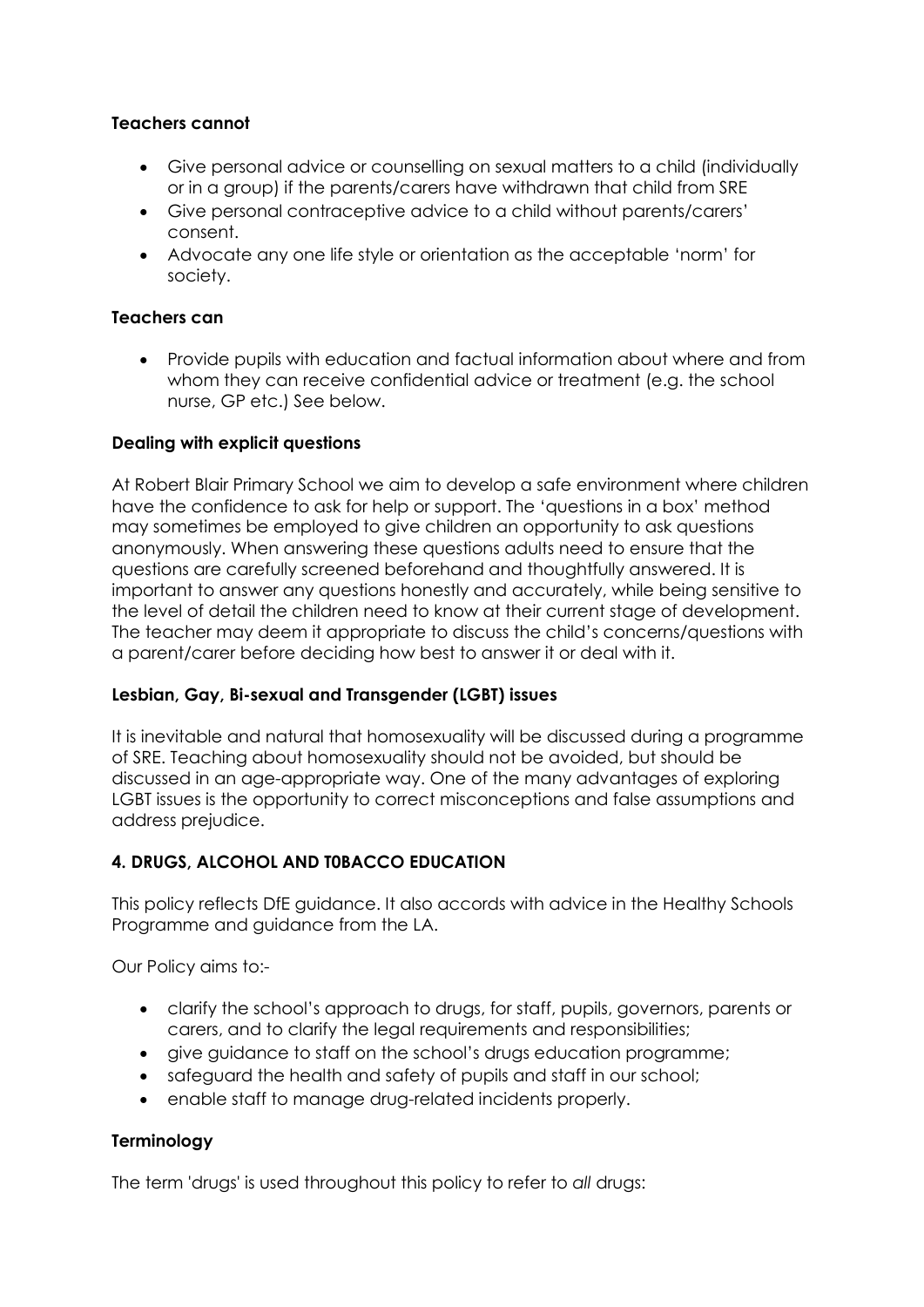- all *illegal* drugs (those controlled by the Misuse of Drugs Act, 1971);
- all *legal* drugs, including alcohol and tobacco, and also volatile substances (those giving off a gas or vapour which can be inhaled);
- all medicines, whether over-the-counter or on prescription.

# **At Robert Blair Primary School we believe that the presence of unauthorised drugs in our school is not acceptable.**

We want our school to be a safe place for us all to work, and the presence of unauthorised drugs represents a threat to our health and safety.

# **Responsibilities**

The headteacher and Topic co-ordinator will:

- ensure that staff and parents are informed about this drugs policy;
- ensure that the policy is implemented effectively;
- manage any drug-related incidents;
- ensure that staff are given sufficient training, so that they can teach effectively about drugs, and handle any difficult issues with sensitivity;
- liaise with external agencies regarding the school drugs education programme;
- monitor the policy and report to governors, when requested, on the effectiveness of the policy.
- maintain confidentiality whenever possible within legal parameters.

The governing body will:

- support the head teacher in following these guidelines;
- support the head teacher in any case conferences, or in appeals against exclusions, related to drugs.

# **Objectives of drugs education**

Drugs education should enable pupils to develop their knowledge, attitudes and understanding about drugs, and to appreciate the benefits of a healthy lifestyle, relating this to their own and others' actions. It should:

- build on knowledge and understanding;
- provide accurate information, and clear up misunderstandings;
- explore attitudes and values, and examine the risks and consequences of actions relating to drugs;
- develop pupils' interpersonal skills, their understanding of rules and laws, and their self-awareness and self-esteem;
- ensure that all children are taught about drugs in a consistent manner, following guidelines that have been agreed by parents, governors and staff.

# **Drugs education**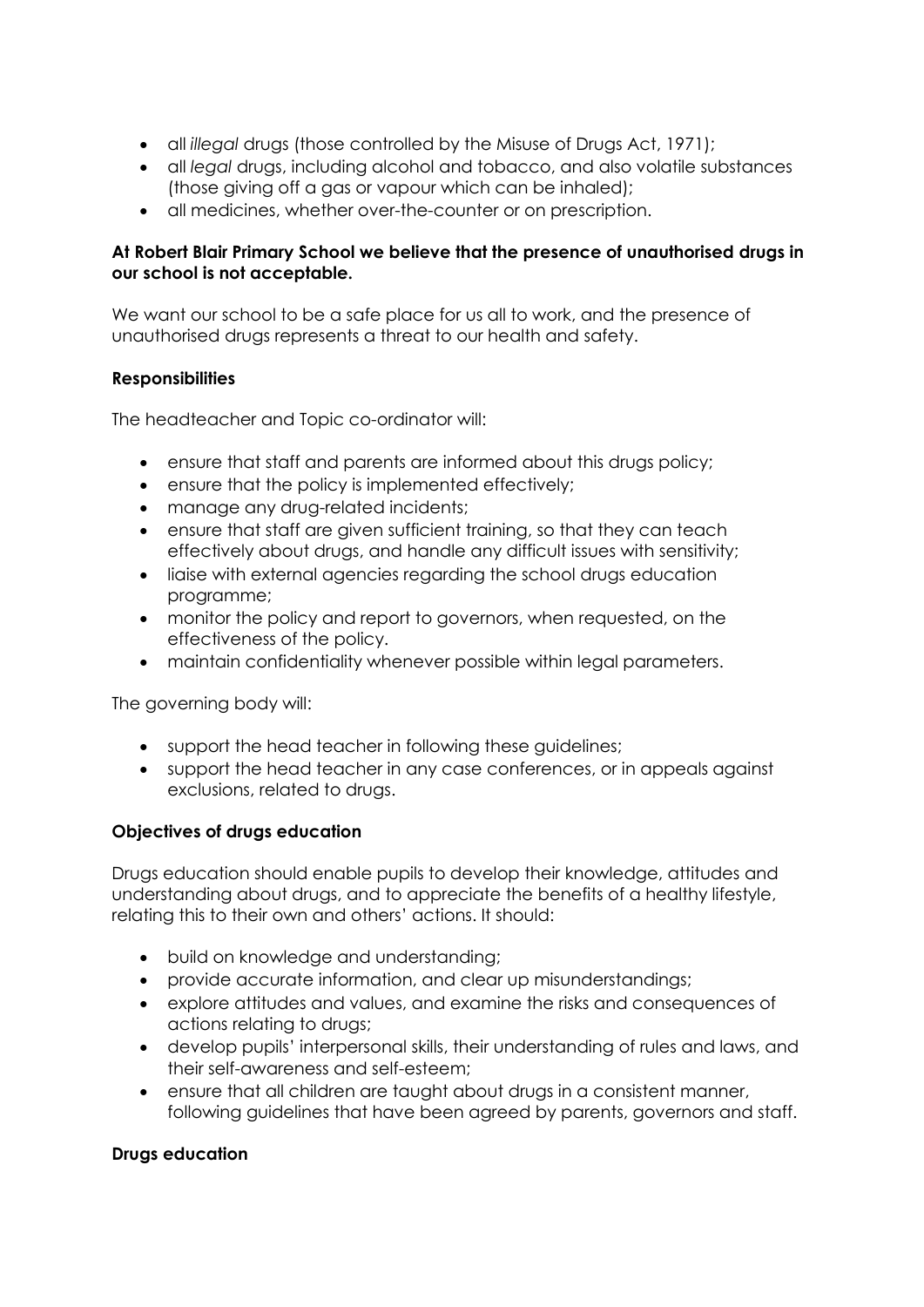We regard drugs education as a whole-school issue, and we believe that opportunities to teach about the importance of a healthy lifestyle occur naturally throughout our cross curricular projects, but especially in Science, PSHEEC, RE and PE. There are also opportunities to discuss issues in circle time.

Teaching of SRE is taught across year groups in accordance with the Islington programme.

We acknowledge that by the time pupils are in Year 6, some of them may have had some experiences with drugs already, so we must help to equip pupils to handle risky situations, before they actually meet them.

Drugs education takes place during normal lesson time. Sometimes a class teacher will seek support from a theatre company or another health professional. The resources and materials that we use are recommended either by the Health Authority or by the LA. Lessons that focus on drugs education form part of a sequence of lessons that are designed to promote a healthy lifestyle.

#### **Drugs at school (Also see Health & Safety Policy and Medicines in Schools Policy)**

Long term medication must only be kept and administered in school with parents' written permission, e.g. ritolin, asthma pumps. (cf. DfEE 'Supporting Pupils with Medical Needs in School'). Short term prescriptive medication will not be administered in school without clear written instructions from parents. Medicines will usually be kept in the class medical cupboard with the child's care plan and administered by support staff or a designated TA. Parents may come into school and administer medication themselves.

Where children have medical needs, parents must give us details of the child's condition and medication. A care plan will be written by medical specialists working with the child and their parents/carers. Copies of care plans may be found in class medical cupboards and in additional copies are filed in the school office. Parents will bring the medication to school in a secure, labelled container. Records will be kept of all medication received and given. Emergency medication may be stored securely in the classroom (for anaphylaxis or asthma); other drugs will be stored securely in the school office.

Solvents and other hazardous chemicals must be stored securely, to prevent inappropriate access, or use by pupils. Teachers are cautious with older, solventbased Tippex, with aerosols, with glues and with board-cleaning fluids. Legal drugs are legitimately in school only when authorised by the head teacher. Alcohol to be consumed at community or parents' events will be stored securely beforehand. To sell alcohol we must be licensed under the Licensing (Occasional Permissions) Act, 1983. Occasionally, members of staff may consume limited amounts of alcoholic drinks in the staff room outside of school hours.

# **Our smoke-free policy**

Members of staff who smoke must keep their tobacco and matches or lighters secure and smoking is not allowed anywhere on the school site.

# **Managing drug-related incidents**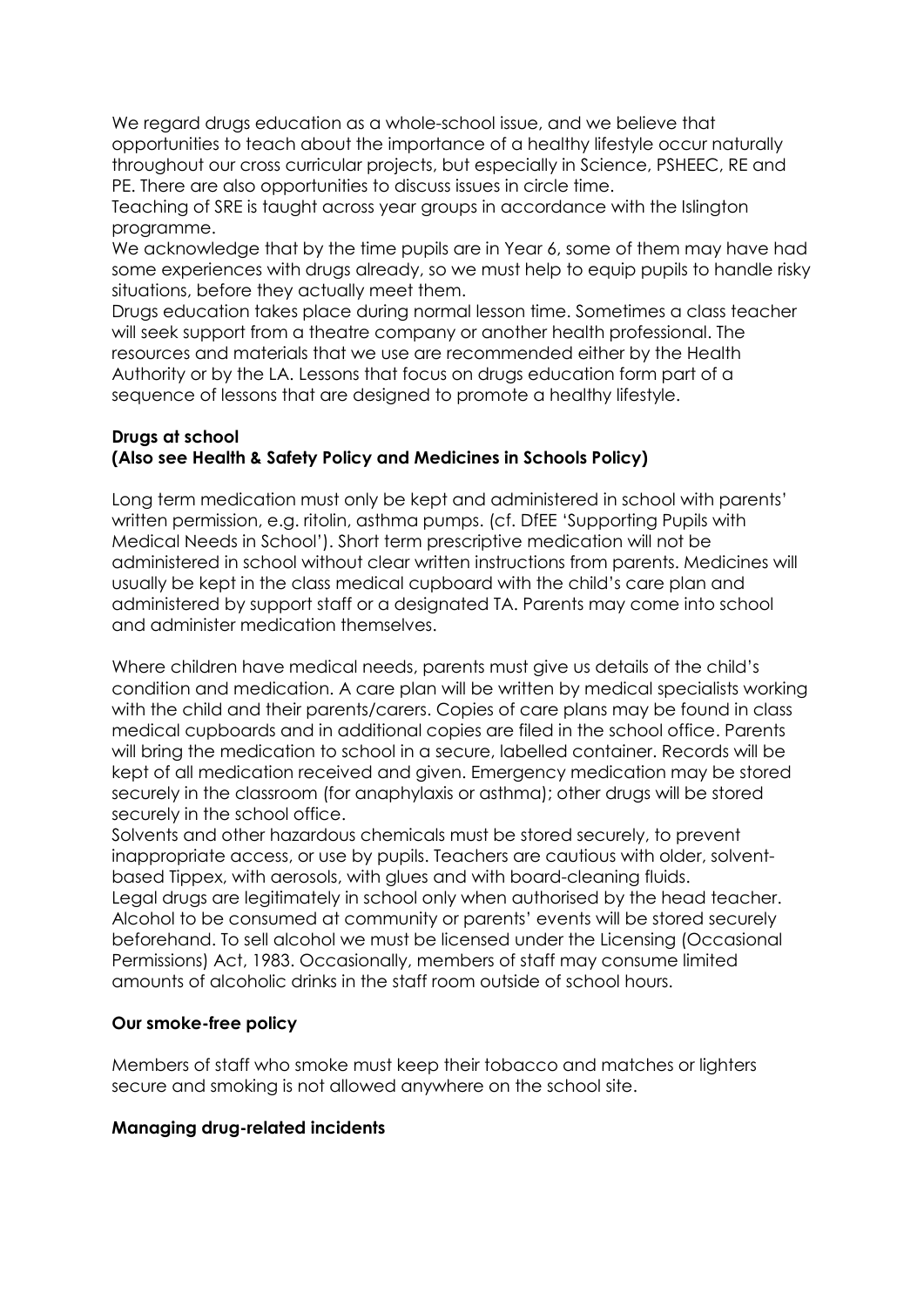An incident involving unauthorised drugs in school is most likely to involve alcohol, tobacco or volatile substances, rather than illegal drugs.

The following procedures should be followed:

The first priority is safety and first aid, i.e. calling the emergency services and placing unconscious people in the recovery position. An intoxicated pupil does not represent a medical emergency, unless unconscious.

Pupils suspected of being intoxicated from inhaling a volatile substance will be kept calm; chasing can place intolerable strain on the heart, thus precipitating sudden death.

Any drug suspected of being illegal will be confiscated and stored securely, awaiting disposal; these precautions must be witnessed and recorded. Staff should not taste unknown or confiscated substances.

Legal but unauthorised drugs or medicines will also be confiscated, and will be returned to parents; the school may arrange for the safe disposal of volatile substances.

Where a pupil is suspected of concealing an unauthorised drug, staff are not permitted to carry out a personal search, but may search pupils' bags, trays etc. The head teacher will decide if the police need to be called or whether the school will manage the incident internally.

A full record will be made of any incident.

The head teacher will conduct an investigation into the nature and seriousness of any incident, in order to determine an appropriate response.

# **The role of parents**

The school is well aware that the primary role in children's drugs education lies with parents. We wish to build a positive and supporting relationship with the parents of our pupils, through mutual understanding, trust and cooperation.

To promote this objective we will:

- inform parents about the school PSHEEC policy;
- invite parents to view the materials used to teach drugs education in our school;
- answer any questions parents may have about the drugs education their child receives in school;
- take seriously any issue which parents raise with teachers or governors about this policy, or about arrangements for drugs education in the school;
- encourage parents to be involved in reviewing the school policy, and making modifications to it as necessary;
- inform parents about the best practice known with regard to drugs education, so that the parents can support the key messages being given to children at school.

Staff will not discharge a pupil to the care of an intoxicated parent, particularly when the parent intends driving the pupil home. Staff will suggest an alternative arrangement. The focus will be the pupil's welfare and safety. Where the behaviour of an intoxicated parent repeatedly places a child at risk, or the parent or carer